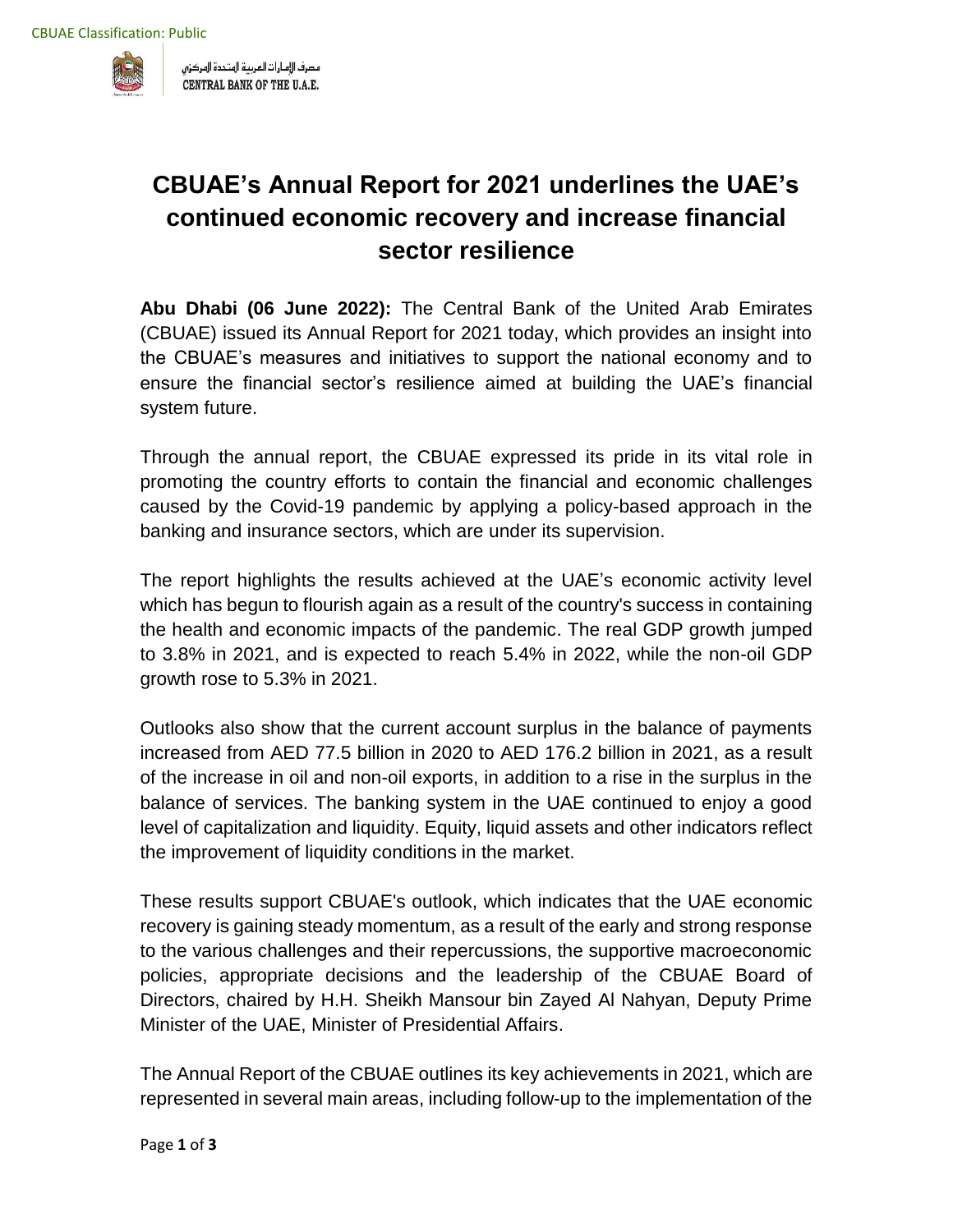

مصرف الإمارات العربية المتحدة المركزي CENTRAL BANK OF THE U.A.E.

Targeted Economic Support Scheme (TESS), strengthening anti money laundering and combatting the financing of terrorism efforts, measures taken to enhance the flexibility of the financial system in the UAE, as well as measures to ensure the supervisory and monitoring performance of the banking and insurance sectors. In addition to the new tools for managing the UAE monetary market, green and sustainable finance programmes, digital transformation projects, strengthening of the payment systems and the financial technology sector, and readiness to face cyber threats, operational risks and other risks.

The Report highlights measures taken by the CBUAE to help affected companies and individuals in the UAE by the decrease in demand and the increase in costs, as a part of the TESS, which was rebalanced in 2021. These recovery measures will replace other designed measures to ease pressures on retail, corporate and banks.

As a financial regulator, the CBUAE also introduced a range of internal measures and processes to promote national monetary and financial stability, ensure access to liquidity, and deliver a prudent risk-based supervision framework in the financial sector. It also conducted stress testing to examine the ability of the UAE's banks to overcome future economic changes.

In the field of anti-money Laundering and combatting the financing of terrorism, the report focuses on the efforts made by the CBUAE at various levels, most notably its contribution to national initiatives, improved supervisory tools to monitor the degree and level of risks, issuance of regulations and guidelines in various sectors, training programmes and national and international cooperation, including the International Financial Action Task Force (FATF).

The CBUAE has achieved several milestones during 2021, including the issue of the third edition of the national currency, by launching the new AED 50 polymer banknote, which comes in honour of the founding fathers and to commemorate the nation's 50<sup>th</sup> anniversary.

The Report addresses the CBUAE's various digital transformation initiatives, some of which are being implemented to enhance the financial system and the relevant digital infrastructure, facilitate innovation and increase cost efficiency at the country level, including projects aimed at improving payment systems, and increasing the reliance on the UAE dirham as a cross-border currency, both through the UAE National Instant Payment Platform and Central Bank Digital Currencies (CBDCs), in cooperation with some Central banks in the region and the world.